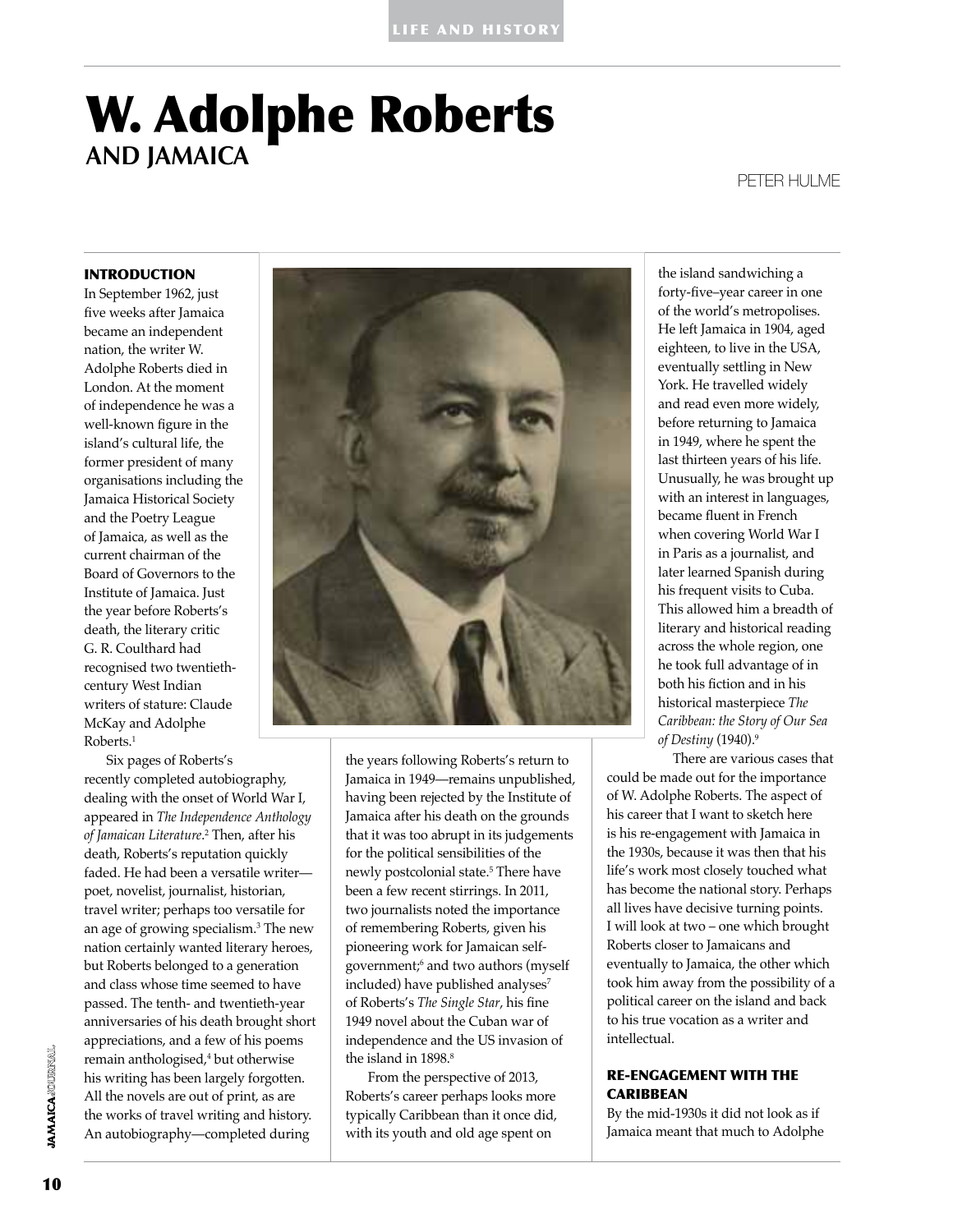Roberts. Born in Kingston in 1886 to a fairly impoverished white Jamaican family with roots around Mandeville, Roberts had been educated by his talented but wayward father. Taught how to write well, Roberts as an adolescent worked for the *Gleaner* and the short-lived *Leader* before in 1904 leaving like so many of his compatriots to try his luck in the USA. He soon settled in New York, and for the next forty years he would always find his way back to Greenwich Village. After a spell in Europe covering World War I for the *Brooklyn Daily Eagle*, he started a career as a writer and editor, making a living from his pen. Over the years Roberts edited various journals, some with literary pretensions, some not. In 1921 he became a US citizen. In 1931 he published an autobiographical novel, *The Moralist*, 10 which made no reference to the West Indies. To all intents and purposes it looked as though Roberts had become an American writer. But Roberts had not burned his Caribbean bridges. In the early 1930s, with his writing career launched and his finances relatively secure, he embarked on his first major historical work, a biography of Henry Morgan.<sup>11</sup> Morgan was obviously an interesting choice: a controversial figure widely regarded as a pirate. His was certainly a colourful life, and ultimately a Jamaican life, which allowed Roberts to raise issues of colonial governance and personal belonging alongside the telling of a rip-roaring story of plunder and intrigue in the seventeenth century. The biography carried four appendices, one of which—a little anachronistically was the first version of a document Roberts would re-write again and again over the next few years: the case for Jamaican self-government.

The Morgan biography was widely and appreciatively reviewed. Even the prestigious *Times Literary Supplement* proffered some favourable words ("well worth reading for the sake of the information collected about Morgan"), even if these were couched in that quintessentially English tone of imperial condescension: "Mr Roberts believes that a buccaneer's biography should be written brightly.







and took issue with the reviewer's blatantly racist remark: "What of it?" Roberts retorts. "The fifty-ninesixtieths are none the less Jamaicans, and thanks to a good educational system are perfectly capable of enjoying democratic institutions. I am not afraid of political liberty for my countrymen." Roberts was making this argument at exactly the same time as its other great proponent in the early 1930s, C.L.R. James, whose Hogarth Press pamphlet *The Case for West Indian Self-Government* appeared this same year, 1933.<sup>13</sup> He also notes in this *Times Literary Supplement* letter the origin of his political views: "I started in journalism on the *Daily Gleaner*, of Kingston, Jamaica, my first assignment being to cover the Legislative Council. The farcical nature of the proceedings converted me to self-government for the island."14

Over the next few years Roberts would make similar arguments in various fora, adapting his language skilfully for different audiences: "A profound impulse toward selfgovernment is crystallising in the British West Indies today," he wrote for the prestigious US journal *Current History*, speaking in the passive voice of an objective historical observer.<sup>15</sup> After an assessment of Cipriani and Trinidad, Roberts moves closer to home, noting that Jamaica's size would allow it to stand alone and that the issue of self-government "is not a ripening but a renascence" because of its 1661 constitution, surrendered in 1865 in the aftermath of the Morant Bay rebellion.<sup>16</sup> He stresses here, writing in 1934, that there is no labour movement in Jamaica and little tendency towards radicalism, judgements that would have to be sharply revised over the next few years. While he was in Jamaica later

**opposite page** *Portrait of Roberts in 1949. (W. Adolphe Roberts papers, National Library of Jamaica)* 

**above from top** *Sketch of Roberts in New York in 1917 by John Butler Yeats. (W. Adolphe Roberts papers, National Library of Jamaica)* 

*A cover from Ainslie's magazine, edited by Roberts from 1918 to 1921.* 

*Roberts in front of the statue to Garibaldi in Washington Square, New York, in 1925. (Photograph in private collection)*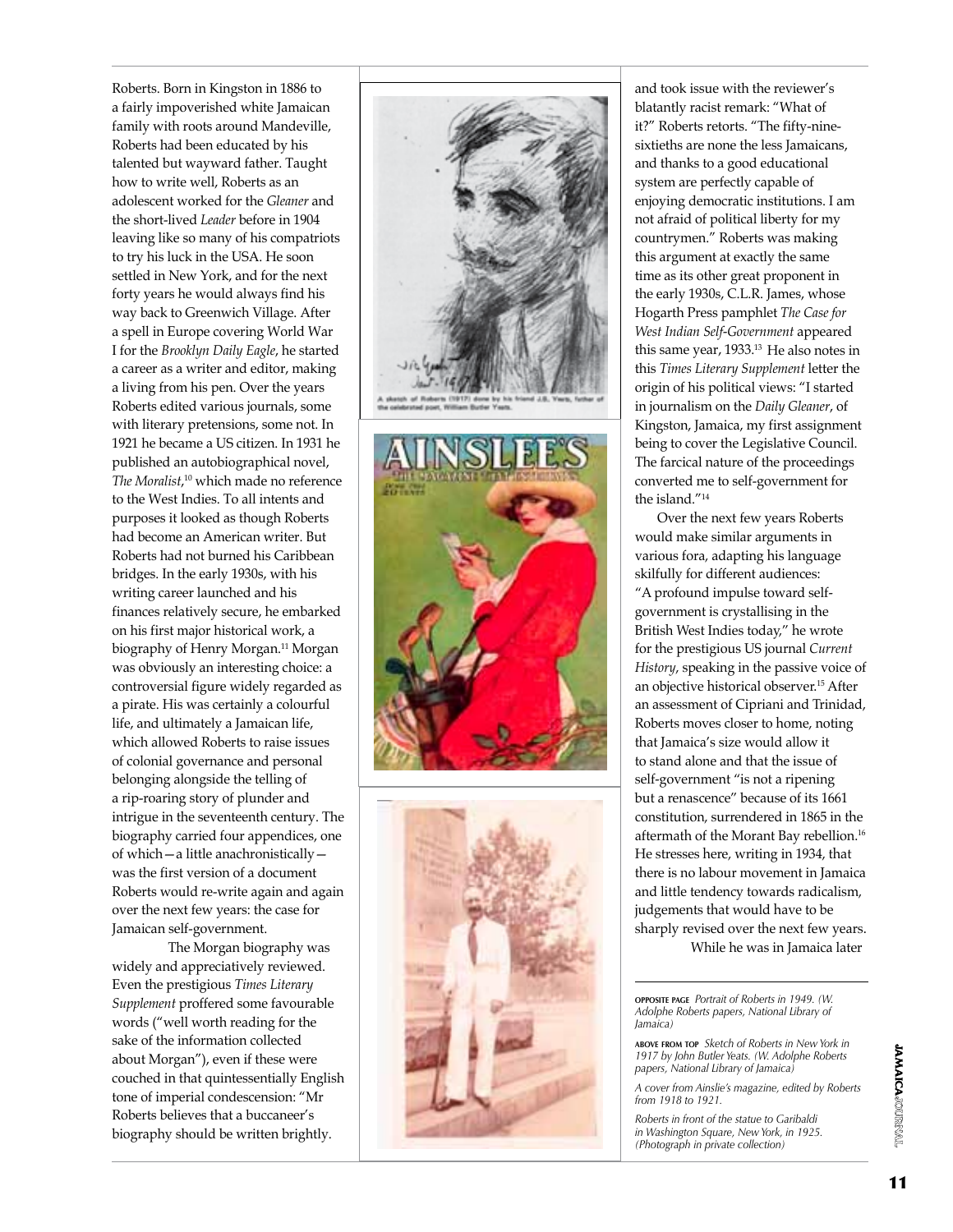that year, shortly after this article had appeared, Roberts bumped into his old friend Herbert de Lisser, editor of the *Daily Gleaner*, in the stacks of the Institute of Jamaica library.17 De Lisser enquired what Roberts was looking for: "Material to buttress an argument favouring a new political movement in Jamaica, I replied, and added that the awakening autonomist sentiment was overdue."18 De Lisser was unimpressed and would spend much time over the next ten years sniping in a goodnatured way at Roberts from the pages of the *Gleaner* .

# THE EXAMP LE O F PUERTO RICO

Meanwhile, one of Roberts's old friends from New York, the American poet Muna Lee, who had married the Puerto Rican politician (and later governor) Luis Muñoz Marín, and moved to San Juan where she was working for the University of Puerto Rico as Director of Communications, invited Roberts to Río Piedras to give a talk. Although labour disputes had been bubbling away in the other anglophone islands during the early 1930s, they were as yet small beer compared with the upheavals in Cuba and Puerto Rico. Cuba had seen the overthrow of the dictator Gerardo Machado in August 1933 and, after the short-lived government of Ramón Grau, the first appearance on the political stage of Fulgencio Batista, who cracked down hard on the general strike of February/ March 1935. In Puerto Rico, against a background of economic depression, mass unemployment and wildcat strikes, the movement for independence had been boosted by a changing of the guard in the 1932 elections, which saw Muñoz Marín and Pedro Albizu Campos emerge as national figures. A massive student protest was increased when university administrators associated with the Liberal Party (including Muna Lee) were threatened with the sack. At the same time, Albizu Campos started to prepare for the paramilitary route, training combat units and using the crypto-fascist language of the time. Then, on 24 October 1935, four nationalists were shot in their car by policemen near the







university, an incident quickly called "La matanza de Río Piedras". There was no investigation and the policemen involved were promoted. Albizu Campos spoke at the graveside. Four months later, the San Juan police chief, Col. Francis E. Riggs, was assassinated. His two killers were taken to the police station and summarily executed.19 With these kinds of events as background, it is clear that Roberts, arriving in Puerto Rico in April 1936, was absolutely galvanised by the strength of nationalist feeling he encountered among the students and this—he says—made him realise that he needed to tap into a wider Jamaican audience if his ideas about self-government were ever going to gain traction.<sup>20</sup> There were, of course, thousands of Jamaicans in New York, but most of them were living a world away from the bohemian climes of Greenwich Village. While Marcus Garvey and his ideas had held sway, Roberts had felt alienated from this world—"What had I to do with his dreams of a black African empire?"—but now, as the political climate changed, "I realised that I must look for support among the thousands of the islanders living in Harlem".21So Roberts's way back to Jamaica led through historiography his book on Morgan; through the nationalist students of Río Piedras; and most importantly through the Jamaican community in the black area of Manhattan.

# A PART Y IN HAR LEM

It seems that Roberts's one relevant contact in Harlem—probably via the worlds of journalism and publishing was with Wendell Malliet, then writing for the *New York Amsterdam News* . 22 Through Malliet Roberts was invited to a party in early July 1936 at the rather grand home of James S. Watson<sup>23</sup>at 117 West 120th Street in the heart of Harlem. This is the scene of the first turning point, shifting the direction

**above from top** *117 West 20th Street in Harlem, where Roberts first met Wilfred A. Domingo. (Photograph: Peter Hulme)* 

*Wilfred A. Domingo. (Photograph: Gleaner) Egbert Ethelred Brown. (Photograph: Gleaner)*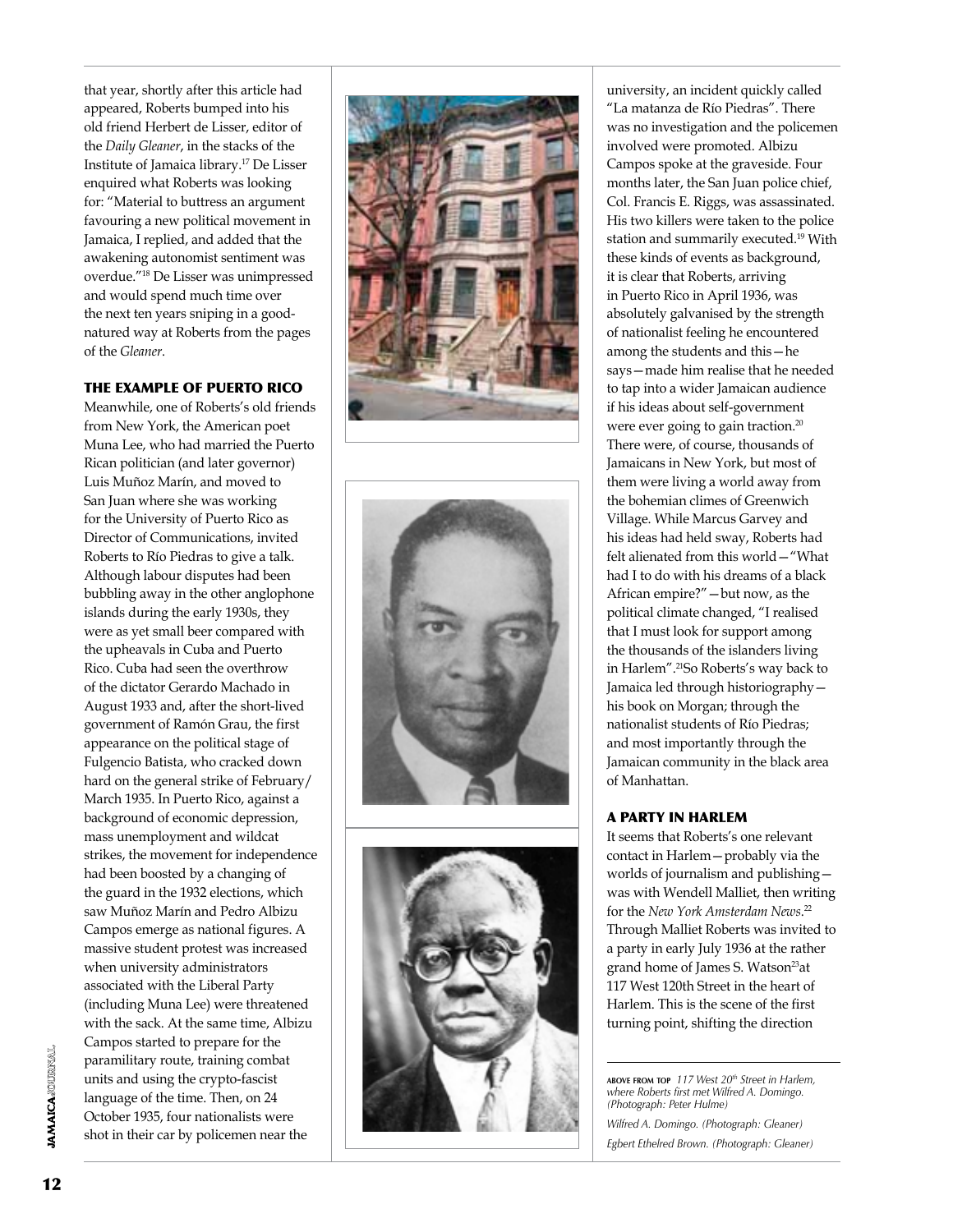of Roberts's life. Watson had left Jamaica early in the century, become a successful lawyer in New York, and had recently been elected as the first black judge in New York State. He was also an amateur poet who acted as patron to writers of the Harlem Renaissance, including Claude McKay. McKay was at this party, but Roberts's key encounter there was with Wilfred Adolphus Domingo, with whose name he may already have been familiar.<sup>24</sup>

Before leaving Jamaica in 1910, W. A. Domingo (1889–1968) had worked in Kingston as an apprentice tailor and joined the newly-formed National Club, through which he met Marcus Garvey: Garvey was the club's first assistant secretary, Domingo its second.<sup>25</sup> In New York Domingo was one of the editors of Garvey's newspaper, *Negro World*. Meanwhile, however, Domingo had developed strong political ties with other black socialists which led to his split with Garvey. In the late 1920s and early 1930s, Domingo prospered in business as an importer of West Indian foods while remaining an active presence in organisations such as the British Jamaicans Benevolent Association, which he had helped found in 1917. And in 1925 his essay "The Black Tropics in New York" had appeared in the March edition of *Survey Graphic*, now considered the founding document of the Harlem Renaissance.<sup>26</sup>

A second key figure, probably introduced to Roberts by Malliet or by Domingo was E. Ethelred Brown (1875– 1956). Born in Falmouth, Brown had trained as a civil servant and moved to Spanish Town but lost his job in 1907. He enrolled in a Unitarian college and began his studies in the USA, being ordained in 1912. He tried working back in Jamaica in Montego Bay and Kingston, but eventually relocated to New York in 1920, founding a community church in Harlem. Plagued by financial problems, he took other jobs, including as an elevator operator for nearly six years. In Jamaica he had helped organise the Negro Progressive Association and the Liberal Association, both of which were geared toward civil and economic rights for blacks. Brown's Harlem church was very much

a forum for political debate: he chaired and encouraged heated discussions. Additionally, Brown was chairman of the British Jamaicans Benevolent Association and vice president of the Federation of Jamaican Organizations. So between them, Domingo and Brown had a wonderful array of connections throughout the Jamaican community in Harlem, exactly the sorts of connections Roberts needed. Just as important, Domingo and Brown were already committed nationalists who welcomed their association with this fellow Jamaican who arrived in Harlem as a fully-fledged writer and historian.

Probably through Brown, Roberts was invited to speak to the British Jamaicans Benevolent Association on 15 July 1936, where he seems to have impressed the membership.<sup>27</sup> Roberts and Domingo arranged to meet again more formally, which they did on 3 August 1936 at the Harlem office of Dr Lucien Brown, a close friend of Judge Watson's.28 The Jamaica Progressive League (JPL) was then formally established on 1 September 1936 with Roberts as president, Domingo as vice president, and Brown as secretary.<sup>29</sup> Public meetings were regularly held in Harlem over the next few years.

The founding declaration of the JPL, adopted on 1 September 1936, is fundamentally nationalist: "Firmly believing that any people that has seen its generations come and go on the same soil for centuries is in fact a nation, we pledge ourselves to work for the attainment of self-government for Jamaica, so that the country may take its rightful place as a member of the British Commonwealth of Nations." Those words of Roberts's form a touchstone to his nationalism. The six principles also articulated in that declaration included universal adult suffrage, economic and social reform, and an encouragement of the study of the history, geography and literature of Jamaica. Based on two of his early talks to these meetings, Roberts produced a 16-page pamphlet *Self-government in Jamaica*, published in New York, which served as the most important articulation of the movement's aims.30 The pamphlet

starts by simply describing Jamaica's system of government, then reviews the island's political history before looking briefly at other colonies and quoting some expert opinion. It says that the moment has come for Jamaicans to realise that if they are to develop politically, "they must set about the shaping of their own future . . . [t]hey must begin to act as a people". They *are* in fact a people, Roberts argues, rehearsing the definition to which he would always adhere: "For national entity is a gift of God to every society that has seen its generations come and go on the same soil for centuries. The awakening of a consciousness of nationality is what is needed today." He offers some final recommendations. These are the immediate founding of a political party in Jamaica pledged to work for self-government; and the waging by Jamaicans in Jamaica of a campaign of cultural development. The stated ideal is a *national* one: national sentiment and national consciousness, created through political action and artistic fruitfulness.<sup>31</sup>

## back to jamaica

The earliest inkling of Roberts's views on self-government in Jamaica itself came with a flying visit he made at the end of January 1934 while on a lecturing cruise through the Caribbean. Under the headline "AN ADVOCATE OF self govt. for jamaica: Mr W. Adolphe Roberts, Jamaican Author and Novelist Speaks Fearlessly", the *Gleaner* reporter elicited Roberts's ideas about his native island: the day had passed for Crown Colony government; Jamaica lagged behind neighbouring islands in the development of a national spirit; and the younger generation should be taught more about Jamaica's history (*Gleaner,* 30 January 1934, 6). This proved only a brief foretaste. Later that year, when Roberts developed the views first outlined in the appendix to his Morgan book into the article for *Current History*, the *Gleaner*—presumably on de Lisser's say-so—reprinted it in its entirety under the headline: "BRITISH WEST INDIAN aspirations: article by mr. w. adolphe roberts in 'current history': 'Profound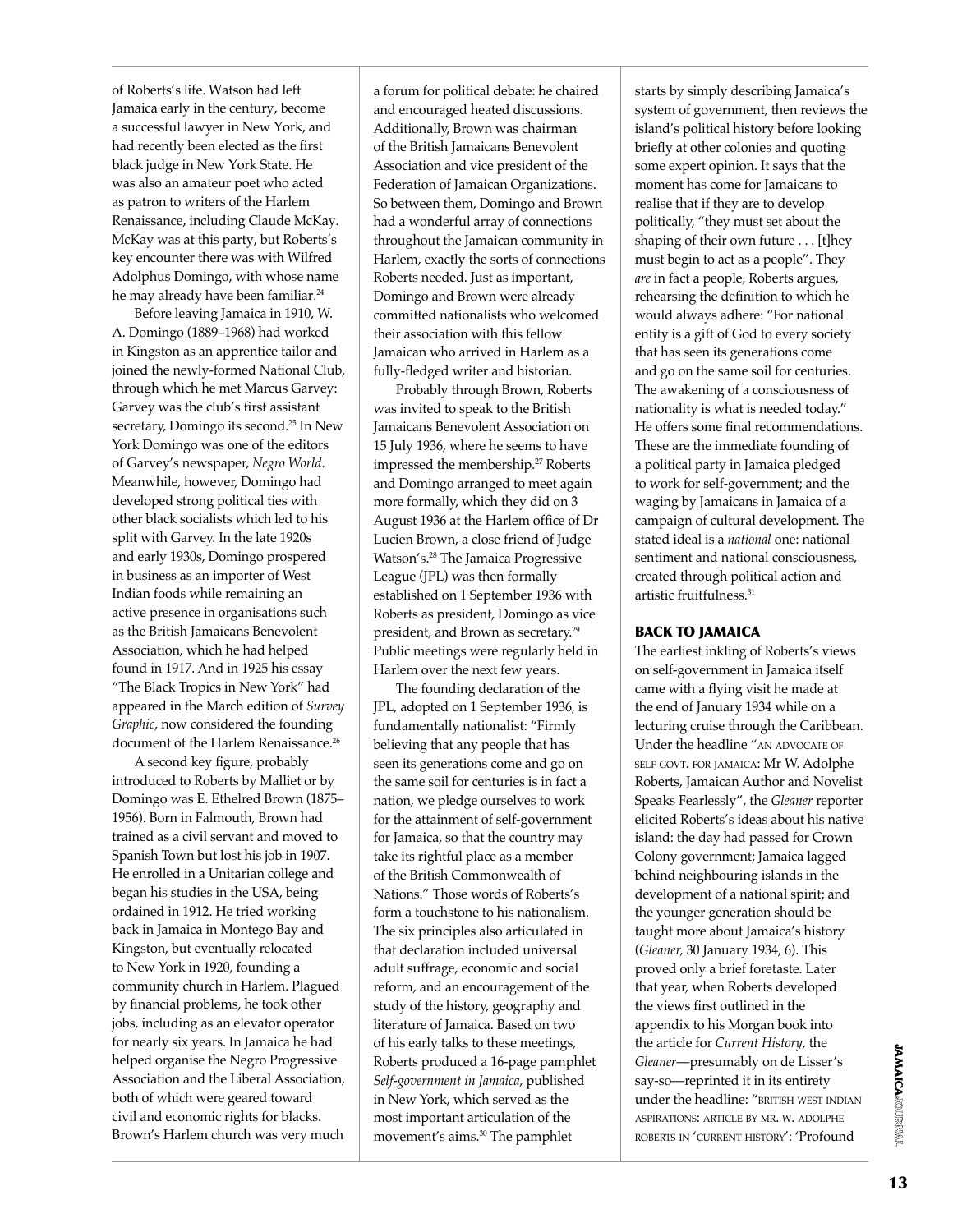Impulse Towards Self-government Is Crystallising' in the Islands" (*Gleaner,* 24 August 1934, 18).

After the successful launch of the JPL in New York, Roberts, Domingo and Brown all realised that the next stage in the process was to take their message to Jamaica: they knew perfectly well that any political party pushing for self-government needed Jamaican roots. Some of the groundwork was prepared by two local enthusiasts, Rupert E. Meikle and Walter G. McFarlane. In December 1935—and so even prior to the founding of the JPL—Meikle had already written to the *Gleaner* asking it to reproduce Roberts's appendix from *Sir Henry Morgan*—which it did—and underlining that in Jamaica "there is a group of young people who like myself feel that we cannot possibly go on being satisfied with this pseudo-Crown Colony Government and keep our self-respect as a people". He noted a move afoot among the Citizens' Associations for a wider constitution and for full representative government (*Gleaner,* 16 December 1935). A year later, in another letter to the *Gleaner*, Meikle took advantage of a passing mention of the road to selfgovernment for several British colonies made by a British diplomat, to refer to Roberts's pamphlet, *Self-government for Jamaica* and to quote extensively from its recommendations (*Gleaner,* 21 December 1936, 12).<sup>32</sup> Things now started—finally—to move with some speed. Two months later Ethelred Brown announced that the JPL would be seeking to establish itself on the island (*Gleaner,* 15 February 1937, 12), and *Public Opinion* was launched as a weekly newspaper on 20 February 1937 by a group of political activists who would later help create the People's National Party (PNP).

Over the course of Roberts's next two visits to Jamaica—a short one in 1937–38 and a much longer one in 1939—his views were repeatedly commented on in the editorial page of the *Gleaner* by de Lisser, the paper's long-time editor and Roberts's longterm friend. The relationship seems to have kept its genuine warmth

despite their political disagreements, though Roberts would have needed the patience of a saint not to have been exasperated by the tone of some of de Lisser's comments, which usually managed to conceal a barb underneath their honeyed tone, as with this remark which greeted Roberts's arrival in December 1937:

> We know Mr Adolphe Roberts well, we like him immensely, and there can be no doubt about his ability and the singlemindedness of his public aims. But he has the romanticism of a minor poet and this naturally affects all his thinking. (*Gleaner,* 17 December 1937, 12)

This struck one of de Lisser's keynotes over the next three years—



Roberts as a romantic idealist. Another would be that Roberts was really a writer, with no political savvy. And yet another would be that as an American citizen out of touch with Jamaica Roberts had no right to interfere in Jamaican politics, which was de Lisser's thrust a few days after Roberts's arrival (*Gleaner,* 9 December 1937, 12).<sup>33</sup>

With Roberts on the island but initially keeping a fairly low profile, McFarlane (who had seen news of the JPL meetings in New York and had already written to ask whether he could start a Jamaican branch) and six others founded the Kingston branch

of the JPL on 6 December 1937, after an earlier meeting had been broken up by political opponents.<sup>34</sup> Roberts first addressed the group on 15 December at the Metropolitan Hall, reading the JPL's Declaration and its objectives and stressing its commitment to self-government as a dominion. He then spoke at a big public meeting in Kingston at the Ward Theatre on 21 December under the joint auspices of the National Reform Association – founded earlier that year by Ken Hill -- and the Federation of Citizens' Associations. In his autobiography Roberts recalls the moment: "I told them that it was undesirable, if not impracticable, for a nationalist movement to be permanently directed from abroad. They must regard their organisation as the nucleus of a political party, the activities of which should soon take precedence over anything we could do in New York." Roberts also particularly recalls a meeting in the old schoolhouse at Linstead where he criticised the Jamaican nominated members in the legislature who always supported the governor, but then received an unusually hostile question: "An oldish lean fellow, Arnold Lecesne, descendant of French refugees from the slave insurrection in Saint Domingue, inquired why I stopped short at preaching self-government within the Empire. As he saw it, Jamaica should be a republic. I had found an extremist. He had always been one, but the general stirring of national consciousness had brought him out."<sup>35</sup> Roberts was enough of a politician to welcome the voicing of a view more extreme than his own—one whose time is, indeed, perhaps finally about to come.<sup>36</sup>

He then spoke at various other meetings, including an address to the Jamaica Union of Teachers where he made much of what would become a standard postcolonial theme—the need to recognise the geographical specificity of the place: "Jamaica is not a part of England," he said. "She is not a European country. She is an entity in the Caribbean region of the North American continent and the curriculum of the schools should be based on that unalterable fact" (*Gleaner,* 7 January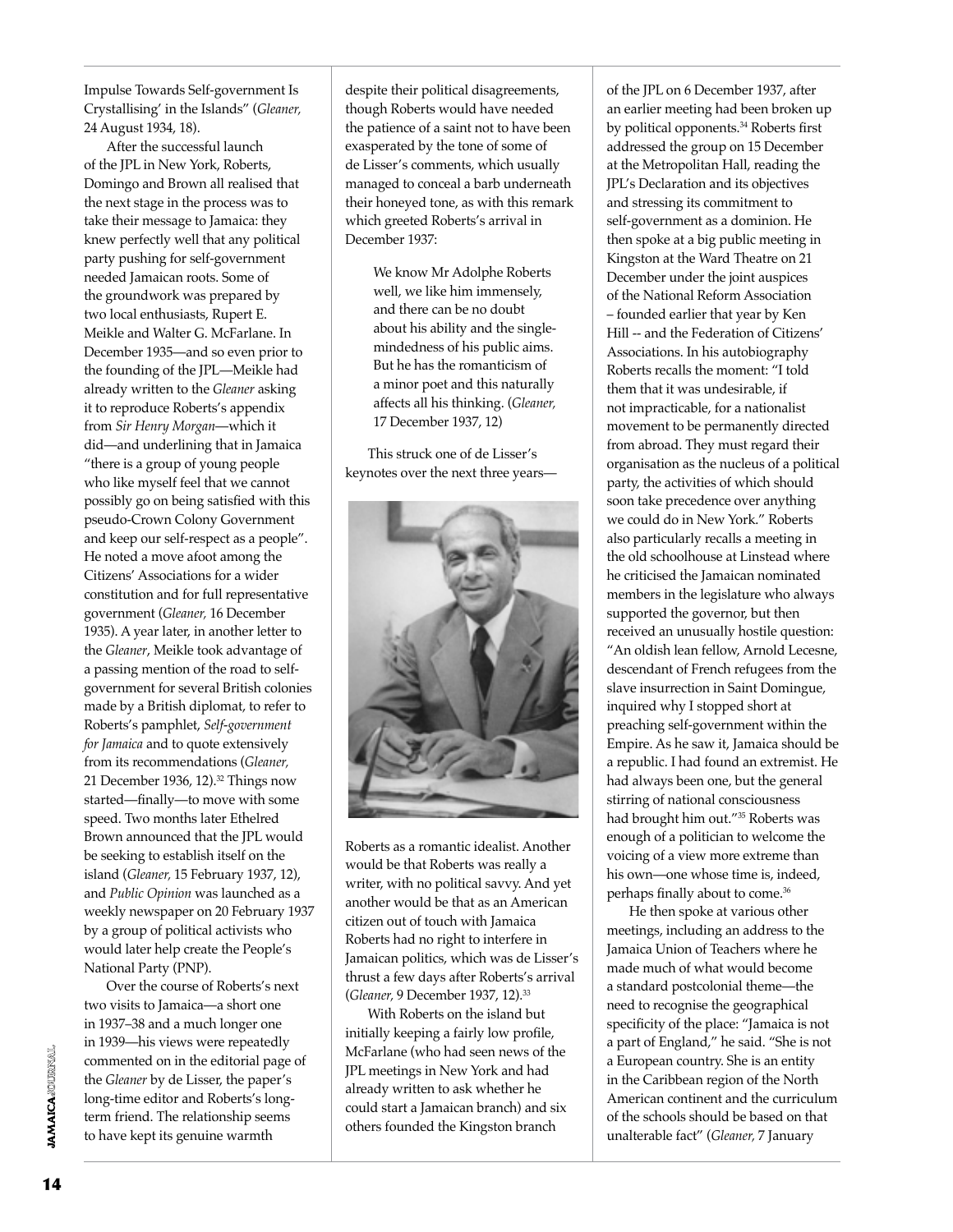#### A PERMANENT HABITATION?

[IMAGE: Norman Manley. (Photograph: *Gleaner*) The success of this brief visit to Jamaica encouraged Roberts to make plans to return permanently. In August 1938, de Lisser wrote of Roberts expecting, "according to the latest note we had from him, to be in Jamaica during the coming winter; he contemplates setting up a permanent habitation here and then beginning his work towards self-government" (*Gleaner,* 22 August 1938, 12). In a 'private' letter to de Lisser (though since many of them ended up being quoted in the *Gleaner,* Roberts was probably not naive enough to regard them as private) Roberts wrote that he anticipated de Lisser's opposition and "I'm sure we'll both enjoy making the feathers fly" (*Gleaner,* 1 November 1938, 12).

Meanwhile, of course, other things had been happening on the island. An incident at Frome Estate in May 1938 had ended with a group of labourers being charged with rioting. The lawyer Norman Manley and the labour leader Alexander Bustamante had risen to prominence. And the PNP had been founded in September 1938, with considerable input from local members of the JPL, including Walter McFarlane.<sup>37</sup> The New York JPL was prominent in protests against the violent British reaction to the Frome 'riots'—one of the few times Judge James S. Watson put his head above the political parapet—and raised £100 to defend the protestors, engaging E.R.D. Evans after Manley, at least according to McFarlane, backed out.<sup>38</sup>

Roberts returned to Jamaica on 1 January 1939 and would stay for eight turbulent months. Ethelred Brown had gone back in November 1938 and Wilfred Domingo arrived at about the same time as Roberts. In August 1938 the JPL (New York) had presented "A Social and Economic Programme for Jamaica" advocating, amongst other measures, civil liberties, a minimum wage, pensions for all, unemployment insurance, compulsory elementary education, establishment

of a University of Jamaica, and forest protection, positioning itself therefore as something much more than a oneissue pressure group.<sup>39</sup> Domingo had prepared the way with a long letter to the *Gleaner* in December 1938, recapping the brief history of the JPL and associating it with Manley and the PNP (*Gleaner,* 8 December 1938, 15). This note was also struck in Roberts's first interview after his arrival: the differences between the JPL and the PNP over self-government were a matter of timing, not substance, he said, and the JPL "feels itself affiliated with the PNP and will support it". And he himself would, he said, after a short return to New York later in 1939, settle permanently in Jamaica and eventually qualify for election as member for one of the parishes on the Legislative Council (*Gleaner,* 3 January



1939, 11). This was a very public statement of Roberts's intent. The *Gleaner* certainly gave full coverage to Roberts's activities, as did its new, more sensationalist rival, the *Jamaica Standard*, edited by the English journalist, F.J. Makin, who would write a forthright book about his short Jamaican experience.<sup>40</sup>

The local JPL had a welcome meeting at which Norman Manley spoke alongside Roberts and Domingo (*Gleaner,* 6 January 1939, 22), setting the tone for the months to come. In this speech Manley gave his fullest acknowledgement of what he (and

therefore the PNP) owed to Roberts. He noted that he did not claim to have originated the idea of a national Jamaica nor that of self-government— "which was the logical and inevitable corollary of the progress they had made", only to have recognised, and that in a tardy fashion, the value of the ideas that Roberts had outlined to him in his chambers a year earlier. The ultimate aims and ambitions of the JPL and the PNP were now identical, Manley concluded.

These were heady days for Roberts. Change was clearly afoot in Jamaica and he and Manley, often accompanied by Domingo, toured the island, speaking at innumerable public meetings to urge Jamaicans to join the PNP. Meanwhile, Roberts was doing research in the library of the Institute of Jamaica for his general history book on the Caribbean, for which he had a contract from his US publisher, Bobbs-Merrill. He was also active in the Poetry League during this time, and was elected vice president in March 1939. And to cap it all, in early March his sister, Ethel Rovere, arrived for an extended visit, accompanied by her son, Richard, editor of the US Communist Party journal, *The New Masses*, and by the glamorous screen and short story writer, Ella Landry, who may have been a romantic distraction for Roberts (*Gleaner*, 8 March 1939, 7).<sup>41</sup> Ethel and Richard left at the end of May (but there was no mention of Ms Landry leaving too).

At the first annual meeting of the Jamaican branch of the JPL in Kingston at the end of February 1939, Roberts was elected president and affirmed the strategy of supporting the PNP while retaining the JPL's own identity. But he also announced an educational and cultural campaign to "Jamaicanise Jamaica", perhaps suggesting that the JPL was beginning to see itself as the cultural wing of the PNP rather than as an electoral force in its own right (*Gleaner,* 28 February 1939, 13).

#### THE RURAL RETREAT

IMAGE: Albert Huie, *Quiet Corner (Gordon Town)*, (1958). The Michael Campbell Collection.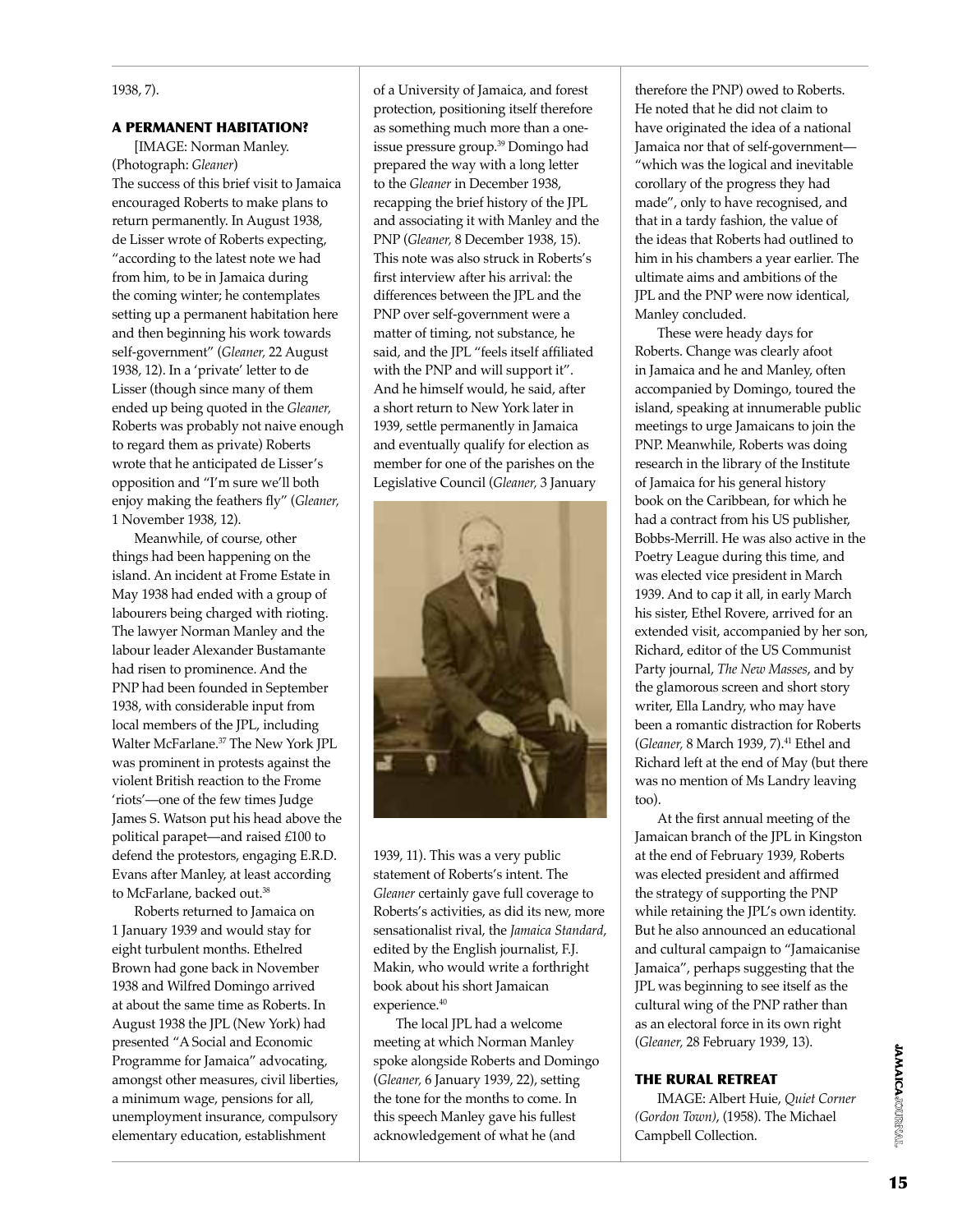For a time Roberts juggled these various activities, but at a certain point, in March 1939, he decided he needed more peace and quiet to write and rented a house called Rawcliffe, in Gordon Town, eight miles outside Kingston (*Gleaner,* 15 March 1939, 3). This was a decisive move – the second turning point. Roberts writes of realising that he could not in the end visualise making a political career for himself on the island. He had travelled the length and breadth of Jamaica with Manley and observed the grassroots support that Manley could draw on, not to mention the personal wealth that enabled him to sustain a political career. It was at this point that de Lisser made his longest public comment about Roberts when he chose "Adolphe" as the first subject for some reminiscences which formed an occasional part of the addendum to his *Gleaner* editorials under the heading "Random Jottings". The first sentence offered a classic 'delisserism': "One of my most vivid reminiscences is my first meeting with Adolphe Roberts, whose political views are so much misunderstood in this country by nearly everyone, including himself." The portrait he offers is warm, even though he talks more about himself than his friend Adolphe, adding the detail that he had actually gone to visit him at Rawcliffe one evening. The picture is of a writer already slightly withdrawn from the daily hurly-burly of Kingston politics (*Gleaner,* 13 June 1939, 12).

 There may have been contributing factors. Ken Post suggests that Domingo and another prominent member of the JPL, Jaime O'Meally, were more sympathetic to the left wing of the PNP, led by Richard Hart, than they were to the local JPL leaders.<sup>42</sup> Roberts too may have been disappointed with the quality of the local support he received. Relationships between the JPL and the PNP were not in practice quite as smooth as Manley's words suggest. In the election for the Kingston seat on the Legislative Council in 1939, E. R. Dudley Evans stood for the JPL but was opposed by Erasmus Campbell, who was strongly supported

by various PNP stalwarts such as Florizel Glasspole and by Oswald Anderson, previously considered a JPL sympathiser. Campbell won, though he shortly afterwards left the PNP.

In any case Roberts evidently decided that, when it came to the crunch, he was a writer not a politician. Domingo left for New York at the end of April, promising to act as a PNP ambassador in the USA and to return for the 1940 elections. Among the numerous speeches at his farewell banquet, Manley's was the most interesting. He said that he had often wondered why it was that Jamaicans who had been abroad were far more appreciative of and devoted to Jamaica than those who had spent their lives at home. He ventured two answers. Those who stayed in Jamaica were often ostrich-like in their behaviour, not understanding the wider world of which Jamaica formed a part. And those who travelled and saw the real problems facing other parts of the world were able to put Jamaica and its problems into proper perspective. In this context, Manley again paid tribute to Roberts's foresight and to the role of the JPL in developing the PNP (*Gleaner,* 24 April 1939, 21).

The move to Gordon Town was certainly not a rejection of Jamaica itself on Roberts's part. Anything but: Roberts had committed himself to returning to live on the island of his birth. But it was a recognition that what he could best contribute was precisely the wider angles that came from research and writing—seeing Jamaica as part of a larger region with a shared geography and history. Roberts left Jamaica on 20 August 1939 for New Orleans to do work on the French and Spanish sections of his history book, intending to return at the end of the year. De Lisser saw him off in his usual fashion: "Mr Roberts is not really a politician: he is a literary man of distinction" (*Gleaner,* 17 July 1939, 12). But it was de Lisser who presided over his farewell dinner at Peggy Brown's restaurant, attended by the great and the good of the JPL and the PNP, including H.P. Jacobs, O.T. Fairclough, Clare McFarlane, E.A. Campbell, Ken Hill, and many others. Hinting at slurs that had been cast upon him, Roberts rebutted suggestions that he was a communist—slurs which must have amused the communists. His own self-description was a "radical liberal" (*Gleaner,* 21 August 1939, 8), which seems as good a label as any. Roberts had once belonged to the Socialist Party in the USA, but that was before the watershed of 1917: he had no sympathy with the Soviet system.

[IMAGE: Roberts in Chicago in 1939. (Photograph by A.S. Knobble, W. Adolphe Roberts papers, National Library of Jamaica)

### OUR SEA OF DESTINY

The war then forced his hand, a "couple of months" back in the States to wind up his affairs turning into ten years. Roberts spent most of the war years in New Orleans, writing three historical novels about the city's history and then undertaking a longplanned novel about the Cuban war of independence.43 As a US citizen who had voiced strong political opinions, he would not have been allowed back into Jamaica during the war—and was indeed denied a visa in 1945 just as the war was ending, the Jamaican authorities basing themselves on the fact that Roberts was not a Jamaican.<sup>44</sup> His response was as follows: "I felt myself unalterably a Jamaican, and if Jamaican nationality had been a recognised legal fact I would never have given it up for any other. That I had been born a British subject was a lesser consideration, because I had not asked for the status and did not concede it the right of precedence over the impulses of my true ancestry."45

In 1940, with war raging in Europe and nobody quite knowing how it would affect the West Indies, Roberts published *The Caribbean: The Story of Our Sea of Destiny*; the book was dedicated to Norman and Edna Manley, with whom Roberts had become close friends during 1939. De Lisser recognised the prescience of Roberts's book as early as August 1940, just as it was being published (*Gleaner,* 24 August 1940, 12; *Gleaner,* 3 September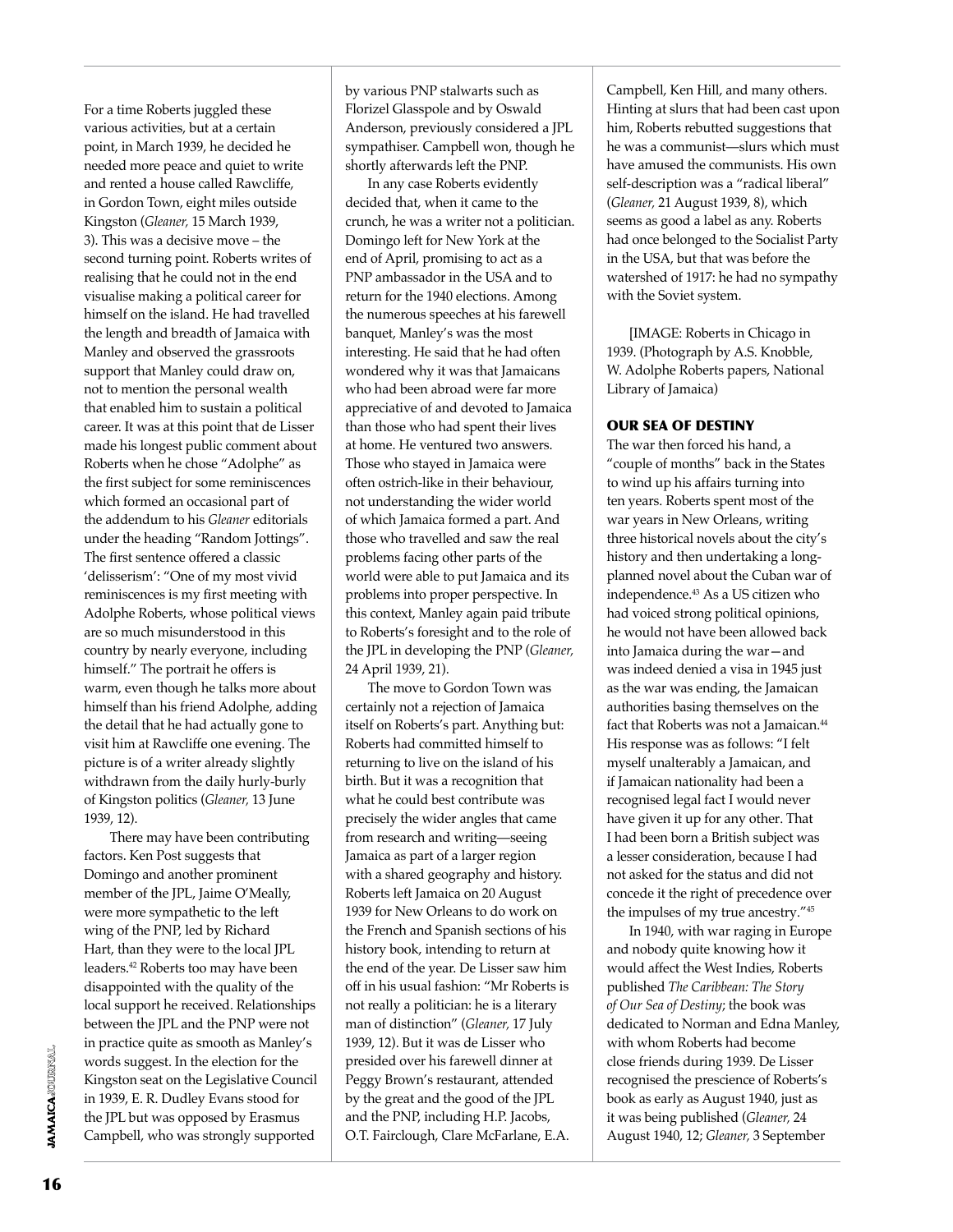1940, 12), though he also, of course, took issue with some of its conclusions (*Gleaner,* 10 September 1940, 12), provoking Norman Manley in the process. De Lisser, as was his constant wont, described Roberts's perspective as American. By 'America' he meant the USA, but Roberts was in fact an Americanist in the broader sense, which allowed him to view the Caribbean as an American place rather than as a European appendage. Offended by de Lisser's tone, Norman Manley wrote to the *Gleaner* to offer an alternative view of Roberts's book:

> The Caribbean is chosen as the focal point of the narrative in order to develop the theme of the dominant part played in the history of the development of the Americas by their inland sea. The importance of the Caribbean is for the purposes of the book, and indeed for all historical and geographical considerations to be found, not in the fact that it contains a diversity of imperial vestiges, the result of its history, but in the fact that it served as matrix for the development of the Nations of the New World and that it is still just as inevitably bound up in their destiny as it was five hundred years ago. (*Gleaner,* 11 September 1940, 8)

Whereas for a conservative like de Lisser, the connection to Britain was the most important, for Roberts Jamaica's destiny was Caribbean, and the Caribbean's destiny was American. In the late 1930s and 1940s, it was the Cuban Republic that—for all its flaws offered Roberts a model of a Caribbean nation beginning to fulfil its potential, a theme he explored in *The Caribbean* and in his novel *The Single Star*, works which brought him recognition in Cuba before he received any in his own country.<sup>46</sup>

In her essay on "Regional Histories" in the UNESCO *General History of the Caribbean*, Bridget Brereton notes that Roberts and his Colombian contemporary, Germán Arciniegas,

were the two historians writing in the 1940s whose approach "departed significantly from the imperial tradition".<sup>47</sup> In other words they wrote their histories of the Caribbean *from* the Caribbean. Roberts was the pioneer: *The Caribbean: The Story of Our Sea of Destiny* appeared in 1940, the first historical expression of a pan-Caribbean political consciousness. Arciniegas's *Biografía del Caribe* was published in 1945, its English translation, *Caribbean: Sea*  of the New World, one year later.<sup>48</sup> It would be a further twenty-five years before the appearance of books with a similar scope: Eric Williams's *From Columbus to Castro* and Juan Bosch's *De Cristóbal Colón a Fidel Castro*. <sup>49</sup> On most reckonings, Roberts's book is superior to that of Arciniegas: its coverage of the region is certainly more even and it takes its story up to 1940, while the Colombian stops at the end of the nineteenth century. But Arciniegas is an honoured figure in his homeland, so his book had a second edition in 2000 to mark the centenary of his birth, while Roberts's book remains out of print.50

#### after the war

De Lisser's final commentary on his friend and opponent was published in March 1943. It contains a warm appreciation of Roberts's last three books and predicts that he still has an important role to play in Jamaica's future. He will continue to press for immediate self-government, de Lisser notes: "I am going to oppose him and beat him. I do not underrate my political opponents. I respect their honesty of purpose even while deprecating their political obtuseness" (*Gleaner,* 11 March 1943, 6). Roberts would doubtlessly have permitted himself a smile: de Lisser was by now quite seriously ill, but there was clearly still life in the old dog yet.

Roberts says that after he finally returned to Jamaica he was asked by many people to form a new political party to fight the general election of 1949. He had certainly been unimpressed by the growing socialist tendencies apparent in the PNP and by Manley's prevarication on the push for self-government. But he knew that

any party he led would only take votes from the PNP, allowing Bustamante an easy ride. His relationship with Manley cooled, especially when the PNP fell into line with the British push for Federation.<sup>51</sup> Instead, Roberts threw himself into his role as a cultural nationalist, writing, for example, *Six Great Jamaicans*, biographical sketches of Edward Jordon, George William Gordon, Enos Nuttall, Robert Love, Thomas Henry MacDermot, and H.G. de Lisser, two of whom (Nuttall and Love) Roberts remembered from his childhood, and another two of whom (MacDermot and de Lisser) were lifelong friends.<sup>52</sup>

In August 1962, when Jamaica finally achieved independence, Roberts sent what may have been his final written words in a note to his old colleagues at the JPL in New York, congratulating them on twenty-five years' effort and recommending true to his perspective—that Jamaica should seek to join the Organisation of American States. Right after the independence celebrations, Roberts travelled to London on the first leg of what was to be a European trip. He had dinner with one of his oldest Jamaican friends, Lucille Parks, who had married a Tory MP called Tom Iremonger.<sup>53</sup> During dinner Roberts was taken ill and he died in his room in the White House Hotel in Earls Court Road in the early morning of 14 September 1962. His ashes were returned to Mandeville for burial. Despite living most of his life outside the island, Adolphe Roberts was a nationalist to the core and wanted his remains to lie in Manchester soil. His many contributions to his country deserve to be remembered.

## ACKNOWLEDGEMENTS

I would like to thank Leah Rosenberg, John Aarons, Franklin Knight, and Birte Timm for their helpful comments on a draft of this essay.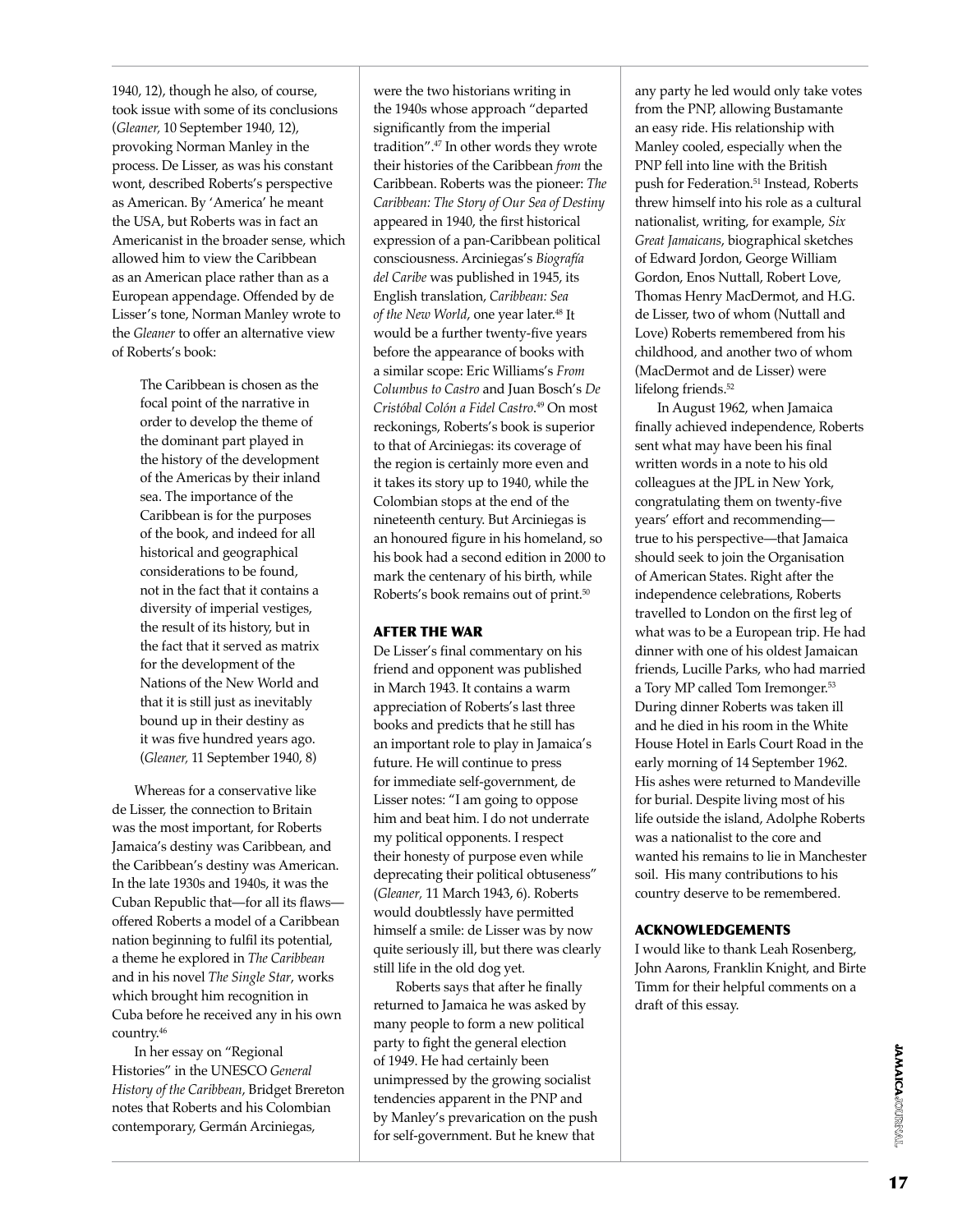#### **NOTES**

- 1. G.R. Coulthard, "The West Indies", in *The Commonwealth Pen: An Introduction to the Literature of the British Commonwealth*, ed. A. L. McLeod (Ithaca: Cornell University Press, 1961), 185–202, at 189. The bibliography of W. Adolphe Roberts's writings is large and rather complicated. He wrote a great deal, much of it in ephemeral magazines: my incomplete list has 161 items, not including his book reviews and by-lined journalism, and the final count will be much higher. In addition, some of the books published under his name were not actually written by him, as notes in the copies he provided to the Institute of Jamaica library make clear.
- 2. "How the War Came in 1914", in *The Independence Anthology of Jamaican Literature*, selected A.L. Hendriks and Cedric Lindo (Kingston: Ministry of Development and Welfare, 1962), 190–95.
- 3. Some of Roberts's publications will be referred to in the course of this article. Others include the poetry collections *Pierrot Wounded and Other Poems*
- (New York: Britton Publishing Co., 1919), *Pan and Peacocks* (Boston: Four Seas Company, 1928), and *Medallions* (Kingston: Arawak Society, 1950); the novel *The Pomegranate* (Indianapolis: Bobbs-Merrill Co., 1941); the biography *Semmes of the Alabama* (Indianapolis: Bobbs-Merrill Co., 1938); and the travel books *Lake Pontchartrain* (Indianapolis: Bobbs-Merrill Co., 1946, in the American Lakes Series), *Lands of the Inner Sea: The West Indies and Bermuda* (New York: Coward McCann Inc., 1948), and *Havana: Portrait of a City* (New York: Coward McCann, 1953).
- 4. Frank Birbalsingh, "W. Adolphe Roberts: Creole Romantic", *Caribbean Quarterly* 19, no. 2 (July 1973): 100-107; Wycliffe Bennett, "W. Adolphe: a Personal Recollection", *Jamaica Journal* 16, no. 4 (November 1983): 54–58; *The Penguin Book of Caribbean Verse in English*, ed. Paula Burnett (Harmondsworth: Penguin, 1986), 140–42. A commemorative volume had been published of the *Bulletin of the Jamaican Historical Society* III, no. 8 (1962). Interestingly, Roberts's poem "The Maroon Girl" is a favourite of Lewis Powell, the black nationalist teacher in Michelle Cliff's novel, *Abeng* (Trumansburg NY: The Crossing Press, 1984), 90–91.
- 5. The autobiography was drawn on by John A. Aarons in an excellent outline of Roberts's achievement published in 1983: "W. Adolphe Roberts and the movement for self-government", *Jamaica Journal* 16, no. 4 (Nov. 1983): 59–63. I draw on it here too: W. Adolphe Roberts, "These Many Years: An Autobiography in Two Parts", unpublished manuscript, National Library of Jamaica, MS. 353, with warm thanks to

the NLJ Librarian, Mrs Winsome Hudson, for facilitating my access to the manuscript.

- 6. Ken Jones, "W. Adolphe Roberts: 'Father of the Nation'", *Gleaner,* 31 July 2011, F14; Louis Moyston, "W.A. Roberts et al. and the JPL 1936–1944", *Jamaica Observer,* 27 August 2011.
- 7. Peter Hulme, *Cuba's Wild East: A Literary Geography of Oriente* (Liverpool: Liverpool University Press, 2011), 260–66; Faith Smith, "Between Stephen Lloyd and Esteban Yo-eed", *Journal of French and Francophone Philosophy* 20, no. 1 (2012): 22–38.
- 8. W. Adolphe Roberts, *The Single Star: A Novel of Cuba in the '90s (*Indianapolis: Bobbs-Merrill Co., 1949; abbreviated ed., Kingston: Pioneer Press, 1956).
- 9. W. Adolphe Roberts, *The Caribbean: The Story of Our Sea of Destiny* (Indianapolis: Bobbs-Merrill Co., 1940, repr. New York: Negro Universities Press, 1969).
- 10. W. Adolphe Roberts, *The Moralist* (New York: Mohawk Press, 1931).
- 11. W. Adolphe Roberts, *Sir Henry Morgan: Buccaneer and Governor* (New York: Covici Friede, 1933; abbreviated ed. Kingston: Pioneer Press, 1952).
- 12. Edward W. O'F. Lynham, "Buccaneer and Governor", *Times Literary Supplement*, no. 1656 (26 October 1933), 723.
- 13. C.L.R. James, *The Case for West Indian Self-Government*, Day to Day Pamphlets no. 16 (London: Hogarth Press, 1933). James's and Roberts's arguments are virtually identical, both examples of what F.S.J. Ledgister accurately calls "creole nationalism" in his work *Only West Indians: Creole Nationalism in the British West Indies* (Trenton: Africa World Press, 2010).
- 14. W. Adolphe Roberts, "Sir Henry Morgan", *Times Literary Supplement*, no. 1660 (23 November 1933), 840.
- 15. W. Adolphe Roberts, "British West Indian Aspirations", *Current History* 40, no. 5 (1934): 552–56, at 552.
- 16. Roberts, "British West Indian Aspirations", 554.
- 17. Herbert George de Lisser (1878–1944) was a journalist, editor, and novelist. On his central role in Jamiacan political and cultural life, see Leah Reade Rosenberg, *Nationalism and the Formation of Caribbean Literature* (New York: Palgrave Macmillan, 2007), 63–90.
- 18. W. Adolphe Roberts, *Six Great Jamaicans: Biographical Sketches* (Kingston: The Pioneer Press, 1951), 110.
- 19. See, for example, César J. Ayala and Rafael Bernabe, *Puerto Rico in the American Century: A History Since 1898* (Chapel Hill: University of North Carolina Press, 2007).
- 20. Roberts, "These Many Years", 432.
- 21. Ibid., 434.
- 22. A.M. Wendell Malliet (1896–1976) was a Jamaican-born journalist and later

publisher. Active in New York-based West Indian politics, he published a number of pamphlets, including *The Destiny of the West Indies* (1927). He later represented the Jamaica Labour Party in New York.

- 23. The Jamaican James S. Watson (1882–1952) in 1917 had married Violet May Lopez, also a Jamaican. One of their daughters, Barbara M. Watson (1918–1983), became the first woman and the first African-American to be a US under-secretary of state (for security and consular affairs in the Carter administration), and was later the US ambassador to Malaysia. One of their sons, James L. Watson (1922–2001), became a federal judge.
- 24. On West Indians in Harlem, see Winston James, *Holding Aloft the Banner of Ethiopia: Caribbean Radicalism in Early Twentiethcentury America* (London: Verso, 1998).
- 25. On this period, see Glen Richards, "Race, Class and Labour Politics in Colonial Jamaica, 1900–1934", in *Jamaica in Slavery and Freedom: History, Heritage and Culture*, ed. Kathleen E.A. Monteith and Glen Richards (Kingston: University of the West Indies Press, 2002), 340–62.
- 26. *"Look for me all around you": Anglophone Caribbean Immigrants in the Harlem Renaissance*, ed. Louis J. Parascandola (Detroit: Wayne State University Press, 2005) contains examples of Domingo's writing. On Domingo, see Birte Timm, "Caribbean Leaven in the American Loaf: Wilfred A. Domingo, the Jamaica Progressive League, and the Founding of a Decolonization Movement for Jamaica", *GHI Bulletin Supplement* 5 (2008): 81–97.
- 27. John S. Young, *Lest We Forget* (New York: Isidor Books, 1981), 31.
- 28. Dr Lucien M. Brown (1895–1960) was on the initial steering committee of the JPL but soon took a back seat. Like Watson, Brown was a Jamaican immigrant who made a successful career for himself. He and Watson travelled back to Jamaica on holiday together in 1931 and were treated with great deference. Reporting his funeral, the *New York Amsterdam News* referred to him as a "wealthy and socially-prominent physician" (23 April 1960, 1).
- 29. Roberts, "These Many Years", 435. Neither of the two histories of the JPL is entirely satisfactory: Young, *Lest We Forget,* and Walter G. McFarlane, *The Birth of Self Government for Jamaica and the Jamaica Progressive League 1937–1944* (Kingston: self-published, 1957; revised ed., 1974).
- 30. W. Adolphe Roberts, *Self-government for Jamaica* (New York: Jamaica Progressive League of New York, 1936).
- 31. Ibid., 14–15.
- 32. Rupert E. Meikle had established the "Quill and Ink" literary club in Port Maria in 1932, with Roberts and Zora Neale Hurston as overseas "friends" (*Gleaner,*

**IAMAICA**JOURNAL